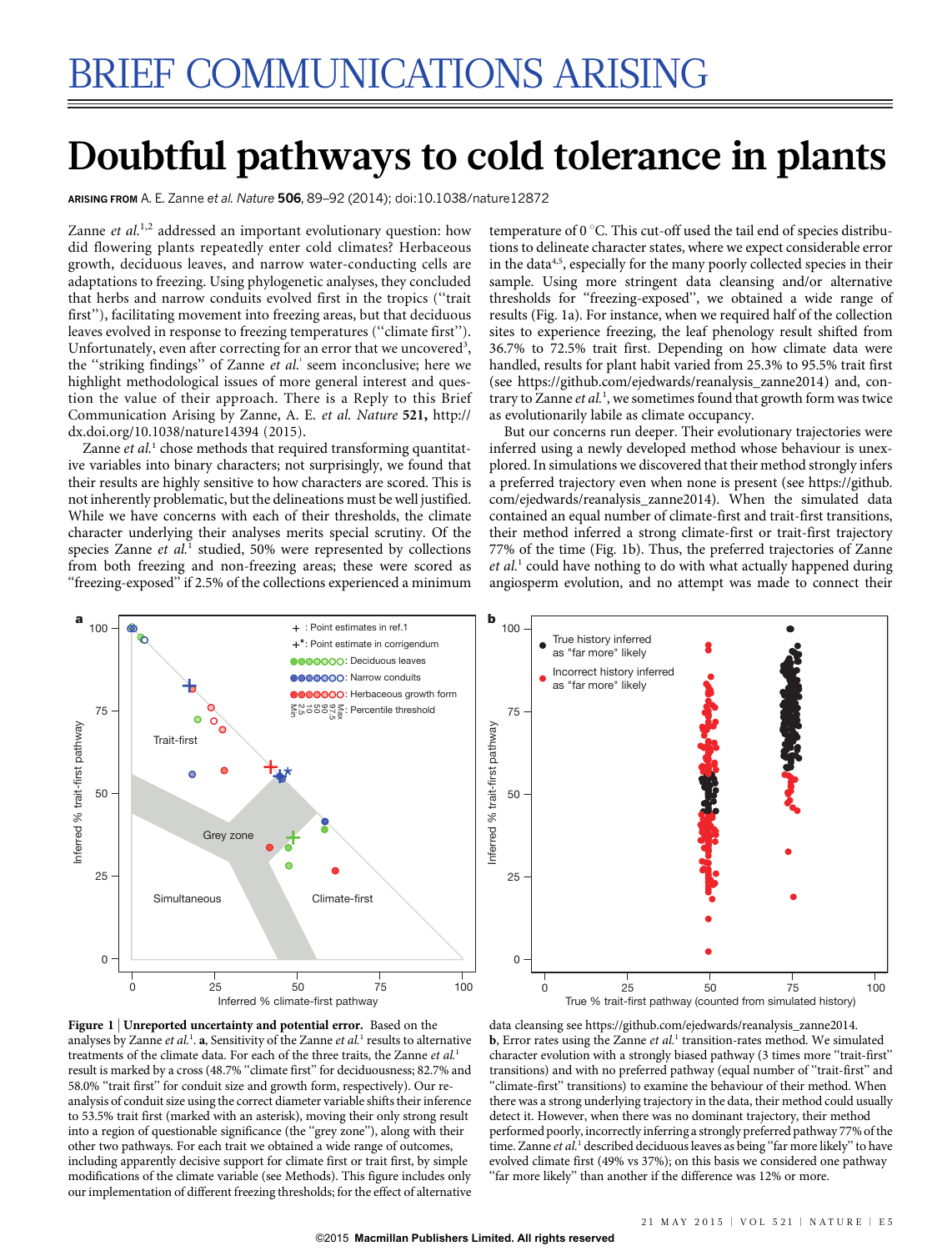# BRIEF COMMUNICATIONS ARISING

trajectories to inferred character changes in the phylogeny. Consequently, it is unclear, even roughly, how many tropical-to-temperate transitions were sampled, or how their trajectories relate to the directionality of change. In the case of their erroneously binned conduits, for example, the few taxa they scored as having the supposed ancestral condition were instead recently derived within the tree.

Finally, we disagree with Zanne et al.<sup>3</sup>'s claim that their results are ''qualitatively the same'' after correcting for their error. 54% and 83% seem like very different answers, and all of their preferred pathways now hover around a grey zone where their probability is hardly greater than the alternatives (Fig. 1a). In the end, we struggle even to understand the meaning of a number like 54%. It should not be taken to mean that 54% of transitions were trait first when, as we have demonstrated, their method cannot accurately infer the true evolutionary history. Nor should we interpret their result as if every species had a 54% chance of a trait-first transition, when their own sub-analyses of growth form showed that these probabilities vary widely by clade. We urge greater caution in conducting and interpreting phylogenetic analyses at this scale, and predict that robust generalizations about the history of life will emerge from analyses of multiple, carefully developed case studies that incorporate more of the relevant variables<sup>6</sup>.

#### Methods

We employed seven different thresholds to define a species as "freezing exposed", using various percentiles of localities experiencing 0 °C. We excluded duplicate records, enforced minimum sample sizes ( $n = 3$ ,  $n = 10$ ), performed alternative data grooming procedures, and re-ran the original analyses across all data sets. We also simulated character histories with differing degrees of bias towards particular pathways. We scored the relative frequency of the trait-first pathway from each simulation, and compared it to the trait-first probability inferred using

their method. Annotated scripts and analyses are publicly archived in [https://](https://github.com/ejedwards/reanalysis_zanne2014) [github.com/ejedwards/reanalysis\\_zanne2014.](https://github.com/ejedwards/reanalysis_zanne2014)

#### Erika J. Edwards<sup>1</sup>, Jurriaan M. de Vos<sup>1,2</sup> & Michael J. Donoghue<sup>3</sup>

<sup>1</sup> Department of Ecology and Evolutionary Biology, Brown University, 80 Waterman St, Box G-W, Providence, Rhode Island 02912, USA. [email: erika\\_edwards@brown.edu](mailto:erika_edwards@brown.edu)

2 Department of Biological Sciences, University of Calgary, 2500 University Drive NW, Calgary, Alberta T2N 1N4, Canada.

<sup>3</sup>Department of Ecology and Evolutionary Biology, Yale University, PO Box 208105, New Haven, Connecticut 06520, USA.

#### Received 10 February; accepted 9 March 2015.

- 1. Zanne, A. E. et al. Three keys to the radiation of angiosperms into freezing environments. Nature 506, 89–92 (2014).
- 2. Zanne, A. E. et al. Corrigendum: Three keys to the radiation of angiosperms into freezing environments. Nature 514, 394 (2014).
- 3. Zanne, A. E. et al. Corrigendum: Three keys to the radiation of angiosperms into freezing environments. Nature <http://dx.doi.org/10.1038/nature14371> (this issue).
- 4. Guralnick, R. P., Hill, A. W. & Lane, M. Towards a collaborative, global infrastructure for biodiversity assessment. Ecol. Lett. 10, 663-672 (2007).
- 5. Ponder, W. F., Carter, G. A., Flemons, P. & Chapman, R. R. Evaluation of museum collection data for use in biodiversity assessment. Conserv. Biol. 15, 648–657 (2001).
- 6. Donoghue, M. J. & Edwards, E. J. Biome shifts and niche evolution in plants. Annu. Rev. Ecol. Evol. Syst. 45, 547–572 (2014).

Author Contributions E.J.E., J.M.d.V. and M.J.D. designed the study; J.M.d.V. wrote all scripts for analyses; E.J.E. and J.M.d.V. analysed the data; E.J.E., J.M.d.V. and M.J.D. wrote the manuscript.

Competing Financial Interests Declared none.

doi:10.1038/nature14393

### Zanne et al. reply

REPLYING TO E. J. Edwards, J. M. de Vos & M. J. Donoghue Nature 521, <http://dx.doi.org/10.1038/nature14393> (2015)

Our goal was to understand which traits facilitated angiosperm shifts into freezing climates. Building on previous work $1-5$ , we showed strong support for evolutionary shifts in herbaceous habit, deciduous leaf phenology and small water-conducting conduits with the transition to exposure to freezing for the first time at this scale.We then decoupled the order of these shifts (traits-first versus climate-first pathways) based on a new summary of a long-standing method<sup>6</sup> with no a priori expectations. Because current data sets are small compared to estimates of angiosperm diversity, our pathways analyses are preliminary. By establishing testable hypotheses and making our considerable resources public, future studies can build upon our questions. We found their suggestion in ref. 7 that we looked for reifying patterns in nature surprising. In the accompanying Comment<sup>8</sup>, Edwards et al.<sup>8</sup> reanalysed data from Zanne et al.<sup>9</sup>, including removing data points and using new thresholds (below). After correcting an error in conduit size threshold<sup>10</sup>, we still found that ''trait first'' was the most likely pathway, albeit with less strength. Otherwise, we stand by the validity of our approaches.

Ancestral state estimates are notoriously unreliable<sup>11</sup>. Rather than using estimates at hundreds or thousands of nodes, we used the presumably more reliable, inferred 8–12 transition rates to examine likely pathways. If the rate of going from state A to B is three times the rate of going from A to C for 100 species starting in state A, we expect 75 to go to B first and 25 to go to C first. This expectation follows directly from a summary of the rates. Calculations are more complex for four states, but result in the same information: converting rates to expected paths.

Edwards et al.<sup>8</sup> performed simulations that showed this summary was not biased, but that known paths may deviate, at times substantially, from this expectation, especially if rates are similar.

We agree that various thresholds are potentially suitable8. We disagree that radically changing thresholds should reveal the same result; Edwards et al. varied cut-offs from requiring 0% to 100% of a species range experiencing freezing (see figure 1 in ref. 8) for that species to be freezing exposed. A priori, we targeted  $>2.5%$  of a species range. Edwards et al.<sup>8</sup> targeted  $>50\%$  of a species range. Both are valid and selection should be guided by the biology of the system. Under our definition, if a species experienced freezing somewhere, it had the potential to handle freezing (a species-specific trait, not unlike our leaf and stem traits). Owing to the limitations of GBIF coverage, we believe it was better to define species as experiencing freezing (with  $>2.5\%$ allowing for outliers) rather than to expect a set amount of a species range to be in freezing.

We agree that narrowly defined case studies provide detailed insights into a given lineage<sup>8</sup>. Equally important, large-scale analyses afford synthesis, examining broad evolutionary hypotheses missed by narrow studies. These approaches are certainly complementary, each with strengths and weaknesses, and it is critical that studies continue to be conducted across multiple scales.

Amy E. Zanne<sup>1,2</sup>, David C. Tank<sup>3,4</sup>, William K. Cornwell<sup>5,6</sup>, Jonathan M. Eastman<sup>3,4</sup>, Stephen A. Smith<sup>7</sup>, Richard G. FitzJohn<sup>8,9</sup>,